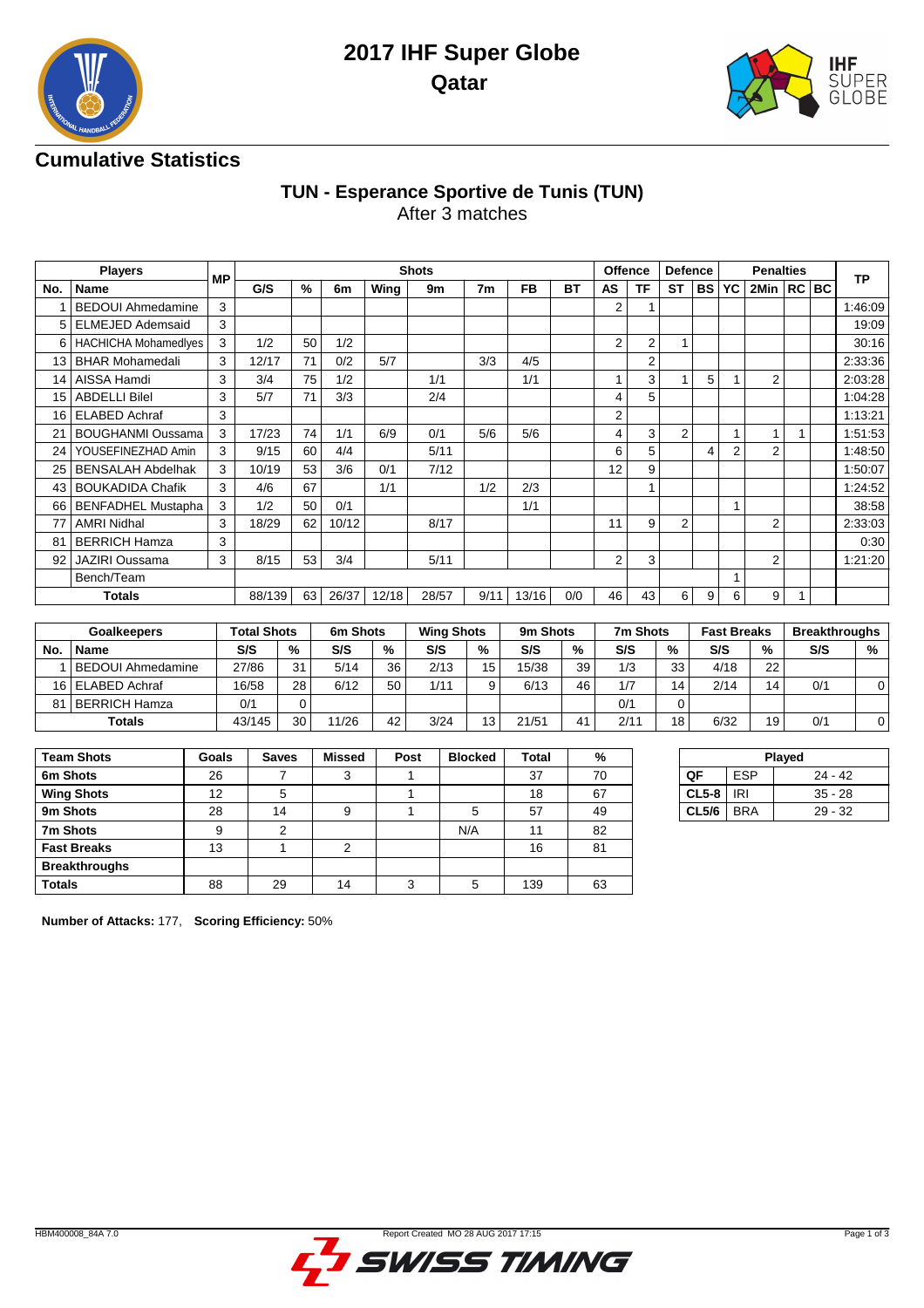# **2017 IHF Super Globe Qatar**



# **Cumulative Statistics**

#### **TUN - Esperance Sportive de Tunis (TUN)** After 3 matches

#### **Shots Distribution**

**Players**

Goals / Shots

| 1 BEDOUI A | 5 FI MEJED A | 6 HACHICHA M | 13 BHAR M       | 14 AISSA H                        | 15 ABDELLI B | 16 ELABED A |
|------------|--------------|--------------|-----------------|-----------------------------------|--------------|-------------|
|            |              | 1/1          | 0/1<br>4/5      |                                   |              | 2/2         |
|            |              |              | $M$ $M$ 1/1     | $3/3$ $\parallel$ $\parallel$ 0/1 | $1/1$        | $1/1$       |
|            |              |              | 1/1<br>1/1      | $2/3$ $\blacksquare$<br>1/1       | 4 I A<br>1/2 | 1/1         |
|            |              | 1-Missed     | 1-Missed 1-Post |                                   | 1-Missed     |             |

| 21 BOUGHANMI O     |     |                    | 24 YOUSEFINEZHAD A |     |                    |     | 25 BENSALAH A |           |     | 43 BOUKADIDA C |          | 66 BENFADHEL M |     | 77 AMRI N       |     |                      | 81 BERRICH H |  |
|--------------------|-----|--------------------|--------------------|-----|--------------------|-----|---------------|-----------|-----|----------------|----------|----------------|-----|-----------------|-----|----------------------|--------------|--|
| $\frac{1}{2}$ 2/2  | 7/8 | 2/2                |                    | 2/2 |                    | 4/5 |               | 0/1       |     | 0/1            |          | 1/1            |     | 3/3             | 2/3 | 5/5                  |              |  |
| $\blacksquare$ 1/1 | 0/1 |                    | 2/2                | 0/1 | 11                 | 1/3 | 0/1           | 3/3       | 2/2 | 0/1            |          |                | . . | 1/2             | 0/2 | $2/3$ $\blacksquare$ |              |  |
| $\blacksquare$ 3/4 | 0/1 | 2/2                | 1/1                | 2/2 | 1/2                | 2/2 |               |           |     |                |          |                |     | 2/2             | 0/2 | $3/3$ $\blacksquare$ |              |  |
| 1-Missed           |     | 1-Blocked 3-Missed |                    |     | 1-Blocked 2-Missed |     |               | 2-Blocked |     |                | 1-Missed |                |     | 2-Missed 1-Post |     | 1-Blocked            |              |  |

| 92 JAZIRI O |     |     |
|-------------|-----|-----|
| 1/2         | 2/2 |     |
| 1/3         |     | 0/1 |
|             | 1/1 | 3/3 |

**Team** Goals / Shots



Saves / Shots

| 2/15 | 5/19 | $\sqrt{4/12}$ |
|------|------|---------------|
| 4/20 | 4/5  | 14/25         |
| 3/16 | 4/15 | 3/18          |

| 1 BEDOUI A |      |                   |
|------------|------|-------------------|
| 2/11       | 4/14 | $\overline{3}/10$ |
| 3/11       | 2/2  | 7/13              |
| 3/10       | 2/8  | 1/7               |

| 16 ELABED A |     |      |
|-------------|-----|------|
| 0/4         | 1/5 | 1/2  |
| 1/8         | 2/3 | 7/12 |
| 0/6         | 2/7 | 2/11 |

| 81 BERRICH H |  |
|--------------|--|
|              |  |
| 0/1          |  |
|              |  |